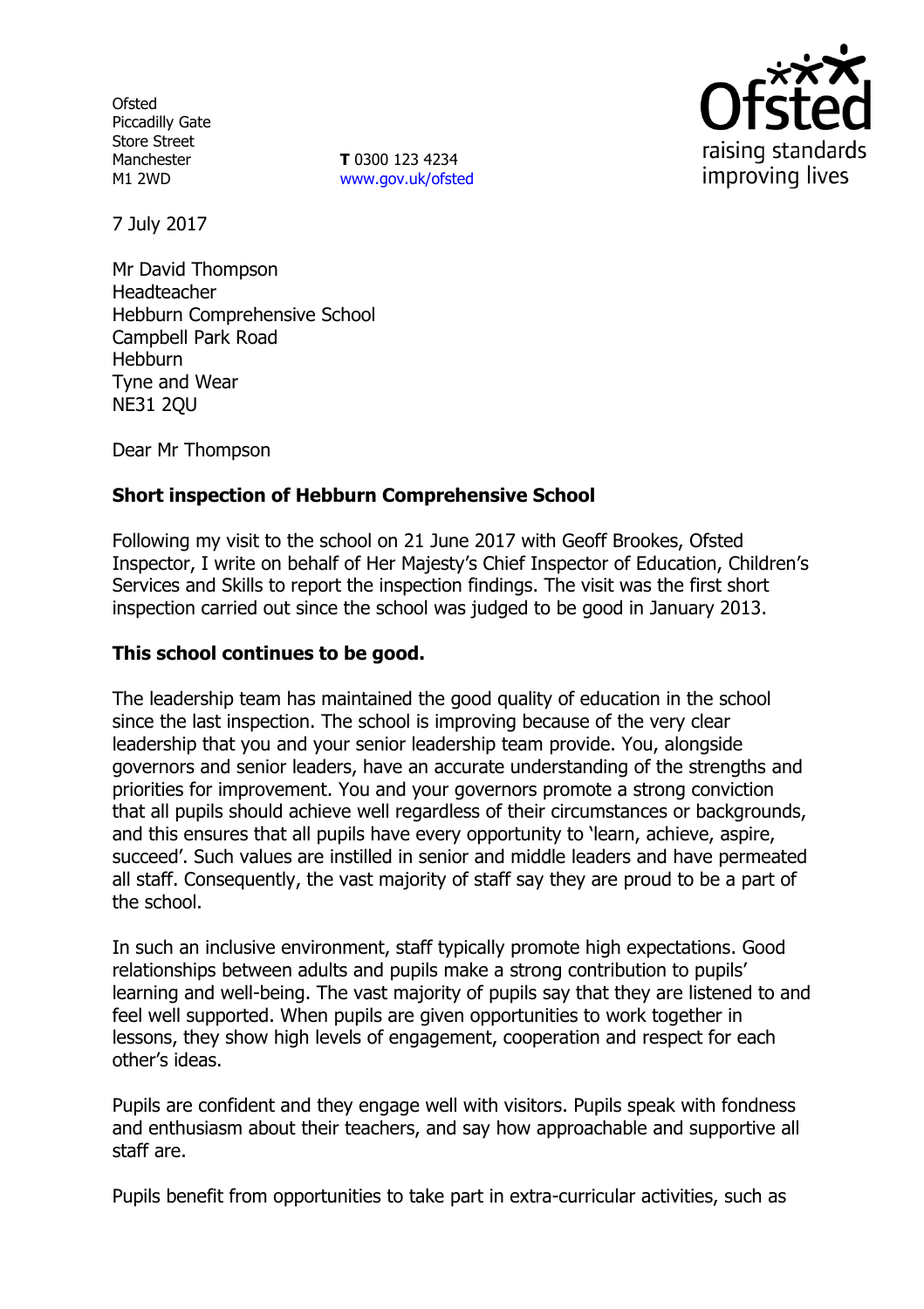

sport, drama and music, which play a significant role in developing their confidence. Pupils' entrepreneurial and charitable skills are also developed through the 'key fund' project. This project encourages pupils to work together on a fund-raising idea and then plan, prepare and present it to an independent panel. If successful, groups of pupils organise different events to raise money and subsequently give something back to the local community; for example, care packs for homeless people and donations to the food banks. As a result, pupils' determination and resilience skills are developed, along with their moral values.

A dedicated team of learning mentors have provided effective support to groups of identified pupils, both academically and pastorally. Such support ensures that most pupils successfully move on to the next stage of their education, training or employment.

Leaders and governors have ensured that the school has continued to focus on the areas identified for improvement at the previous inspection. As a result, senior and middle leaders have refined the curriculum and skilfully integrated assessment modules to monitor pupils' progress closely. Consequently, close monitoring of pupils' progress allows leaders to identify any pupil lagging behind. Leaders use this information to place pupils on an appropriate and personalised support and intervention package. This is allowing the vast majority of current pupils to make stronger gains in their learning. However, some disadvantaged pupils and some pupils in science (both in the past and currently) have not made the same rapid rates of progress as their peers. Leaders and governors acknowledge that this is an urgent priority and are taking effective steps to rectify these differences.

Following the last inspection, you were also asked to further improve the quality of teaching by sharing teachers' skills more widely across the school. The sharing of best practice and developing teachers' skills is now commonplace and it is an integral part of teachers' professional development. There is some high-quality teaching in the school. You have increased the rigour with which you check the quality of teaching, learning and assessment. Consequently, weaknesses are addressed quickly through departmental and whole-school training sessions.

### **Safeguarding is effective.**

Leaders and governors have taken an active and rigorous approach towards the safety and welfare of pupils. A culture of safeguarding is evident in all aspects of the school's work. Leaders carry out the required safeguarding checks on all adults who work with pupils, and staff receive relevant and regular training on safeguarding.

Leaders have effective systems in place to monitor all pupils for whom they have concerns. Record-keeping is meticulous and the designated safeguarding leader treats safeguarding concerns with a high degree of professionalism. She rigorously follows these through with referrals to other agencies so that all vulnerable pupils are cared for appropriately.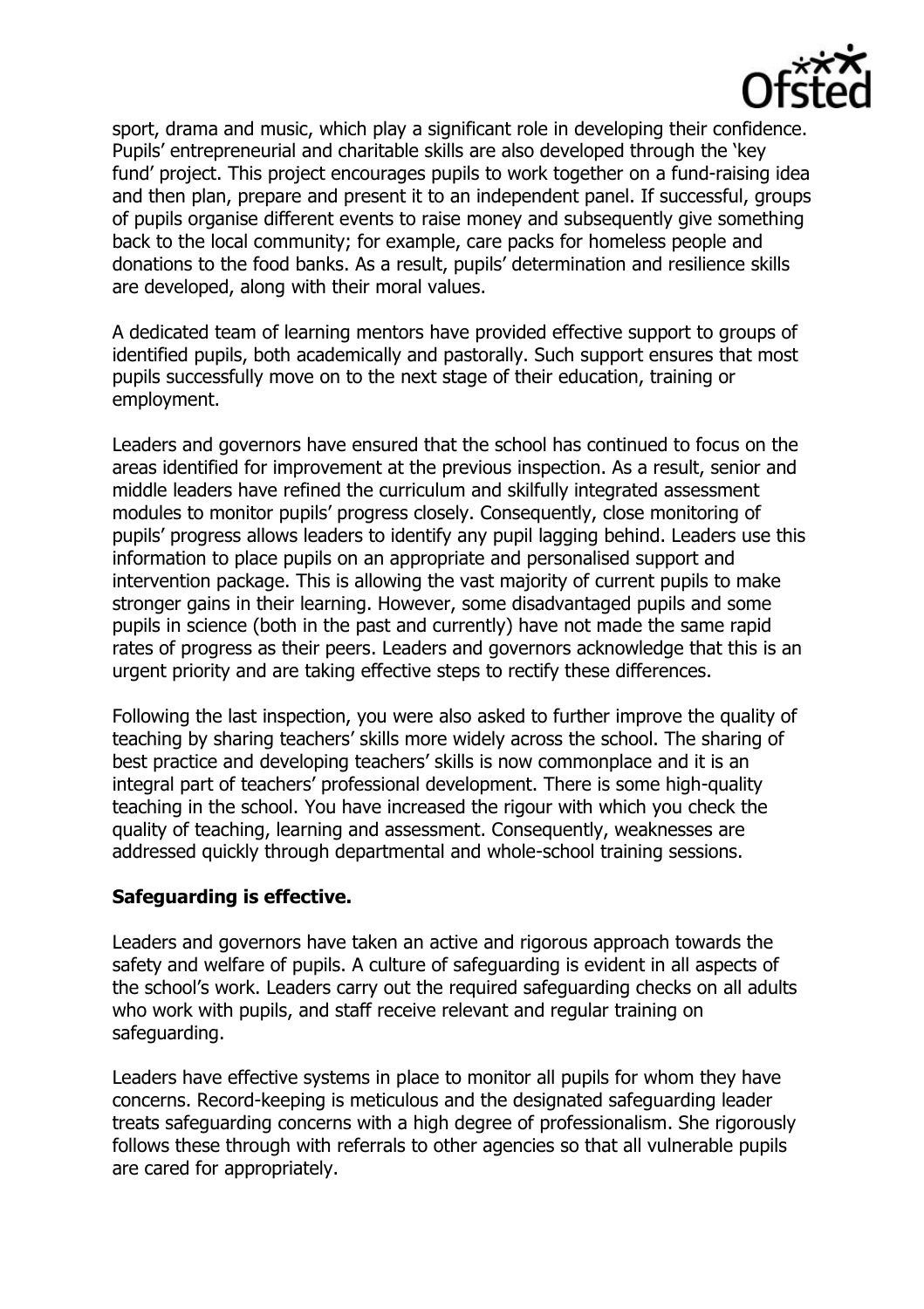

The pastoral staff work collectively to support pupils and to make sure that they are safe. Through the planned curriculum, pupils are given a variety of opportunities to learn about how to keep themselves and others safe, including when using the internet or social media. Pupils informed inspectors that they know who to approach if they have any worries, and that they were confident that any issue would be dealt with quickly and in an appropriate way.

# **Inspection findings**

- **Inspectors explored why in 2016 the progress made by disadvantaged pupils,** particularly in English and science and for low prior attaining disadvantaged pupils, was below that of other pupils in the school and nationally. It is evident that tailored support was given to the most vulnerable low prior attaining disadvantaged pupils. This tailored supported enabled these pupils to leave the school with the basic knowledge and skills they needed to be able to succeed in their future lives.
- You, along with other leaders, have taken steps to continuously improve the outcomes of all disadvantaged pupils; for example, the use of before- and afterschool 'catch up' sessions and the 'levelled' intervention packages you offer to individual pupils to accelerate their progress.
- All staff are aware that disadvantaged pupils' progress is a high priority and current school assessment information indicates that disadvantaged pupils, particularly low prior attaining disadvantaged pupils, are, across a wider range of subjects, making better progress. Leaders recognise that, in some year groups, the current progress of some disadvantaged pupils is not consistently high enough, but are taking effective steps to support them.
- Outcomes in mathematics have been consistently strong because of effective teaching. In 2016, outcomes for disadvantaged pupils in English and science were not as strong as they were in mathematics. I made this an inspection focus. In English, teachers consistently make good use of the school's assessment information to challenge pupils to extend their knowledge and understanding. Pupils' books in English demonstrate that disadvantaged pupils are making progress in line with their peers and in some cases better than their peers. Teaching in English is as strong as that seen in mathematics.
- In science, teachers do not consistently use information about pupils' prior learning. Consequently, the level of challenge that pupils receive is variable across biology, chemistry and physics. Pupils' books in the three science subjects are also variable, in relation to both content and challenge. Leaders are aware that the focus on improving outcomes for all pupils in science needs to be maintained.
- Inspectors looked closely at how well leaders have improved attendance and reduced exclusions for disadvantaged pupils and those who have special educational needs and/or disabilities. You place a strong focus on the benefits of good attendance and you have gone as far as to buy alarm clocks for some pupils. It is very clear that communication with parents and pupils is a high priority in the school's work to improve attendance for individual pupils. Tracking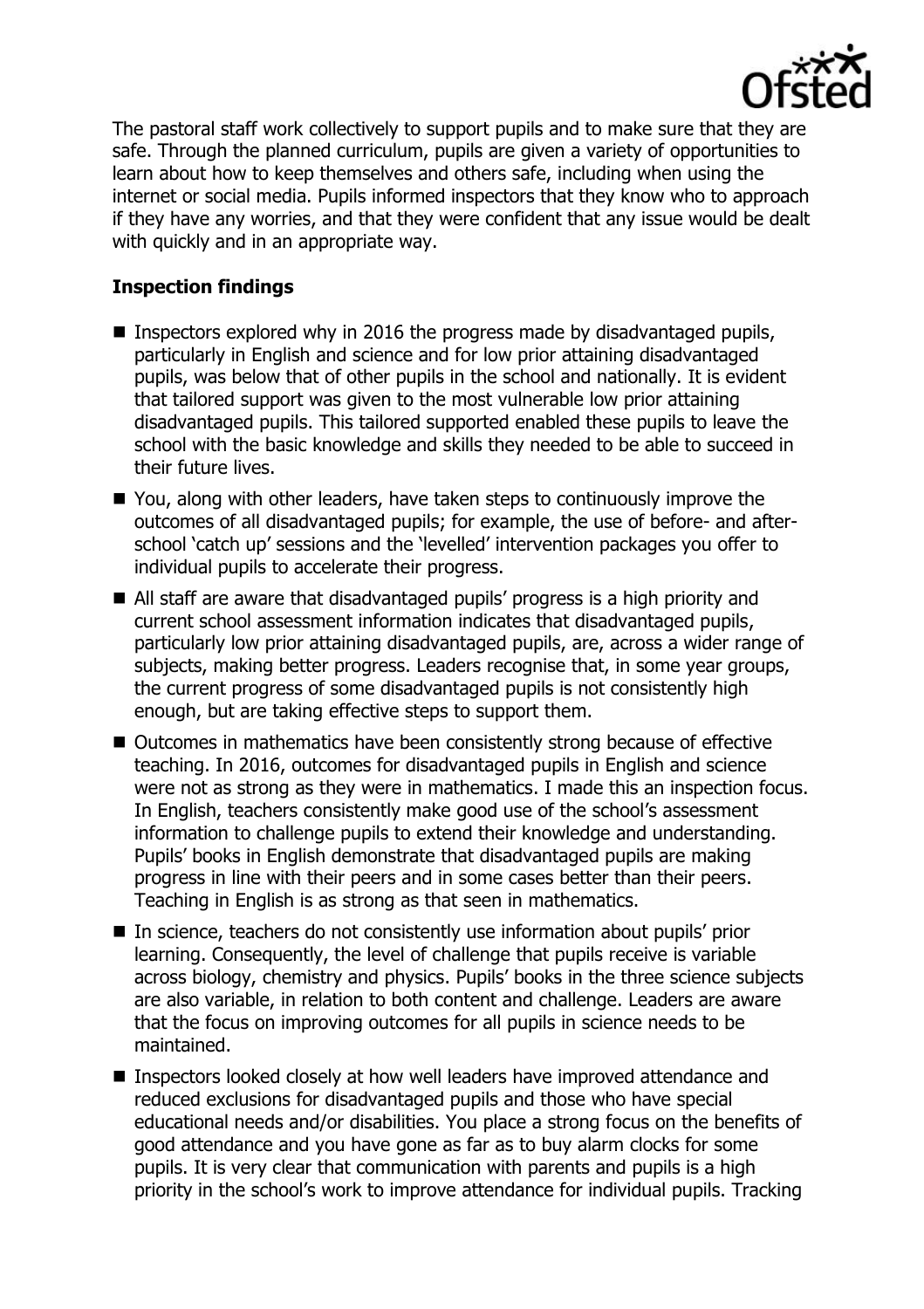

is regular and carefully monitored. This leads to appropriate interventions, for example: daily phone calls, picking children up from home, and work with external agencies. These actions are leading to improvements for individual pupils, including those who have special educational needs and/or disabilities. So far in this school year, attendance overall and for groups of pupils has shown some signs of improvement and it is steadily moving towards the national average. The school has seen an increase in the proportion of pupils with 100% attendance. Nevertheless, leaders acknowledge that the absence rates for disadvantaged pupils are not improving fast enough.

■ The number of fixed-term exclusions for current pupils has reduced significantly, overall and for disadvantaged pupils and pupils who have special educational needs and/or disabilities. Provision in the 'Amber Zone' is a deterrent for poor behaviour in lessons. It provides a supervised area for pupils to complete their work if necessary; consequently, there are very few lessons disrupted because of poor behaviour as pupils do not want to be sent there. The majority of staff, parents and pupils say that behaviour is good.

### **Next steps for the school**

Leaders and those responsible for governance should ensure that:

- your focus on improving the quality of teaching through a consistency of high expectations and challenge in lessons is maintained throughout the school, particularly for disadvantaged pupils and in science
- $\blacksquare$  the work to improve pupils' attendance continues to improve and be sustained, so that attendance for all groups is at least in line with the national average.

I am copying this letter to the chair of governors, the regional schools commissioner and the director of children's services for South Tyneside. This letter will be published on the Ofsted website.

Yours sincerely

Darren Stewart **Her Majesty's Inspector**

### **Information about the inspection**

Meetings took place with you and members of your senior and middle leadership teams. Meetings also took place with a group of governors, and groups of pupils from Years 7, 8, 9 and 10.

Inspectors examined the school's self-evaluation document, and records concerning attendance, exclusions and destinations. They scrutinised a variety of sources of information, including the school's safeguarding and child protection procedures,